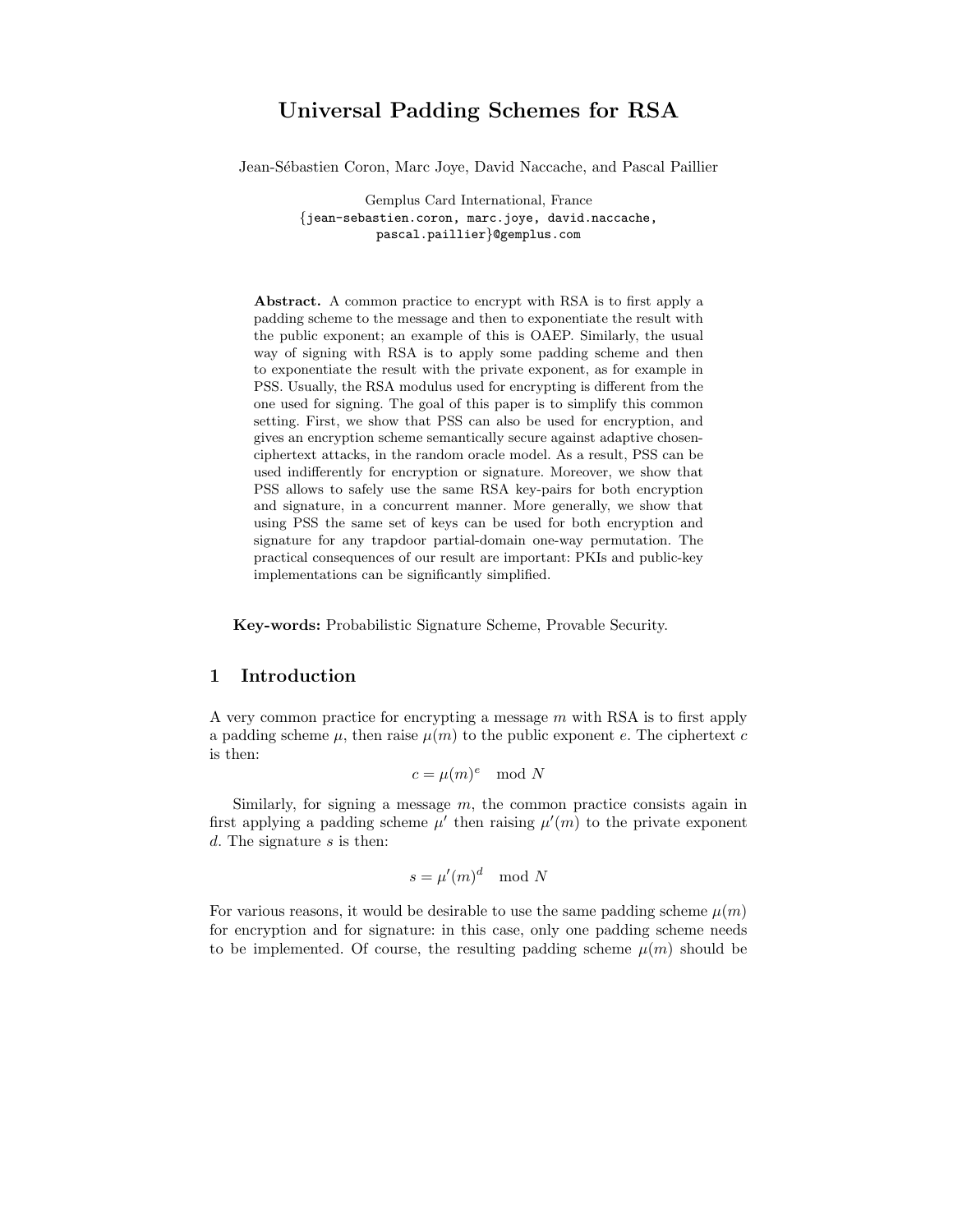provably secure for encryption and for signing. We say that a padding scheme is universal if it satisfies this property.

The strongest public-key encryption security notion was defined in [15] as indistinguishability under an adaptive chosen ciphertext attack. An adversary should not be able to distinguish between the encryption of two plaintexts, even if he can obtain the decryption of ciphertexts of his choice. For digital signature schemes, the strongest security notion was defined by Goldwasser, Micali and Rivest in [10], as existential unforgeability under an adaptive chosen message attack. This notion captures the property that an adversary cannot produce a valid signature, even after obtaining the signature of (polynomially many) messages of his choice.

In this paper, we show that the padding scheme PSS [3], which is originally a provably secure padding scheme for producing signatures, can also be used as a provably secure encryption scheme. More precisely, we show that PSS offers indistinguishability under an adaptive chosen ciphertext attack, in the random oracle model, under the partial-domain one-wayness of the underlying permutation. Partial-domain one-wayness, introduced in [9], is a formally stronger assumption than one-wayness. However, for RSA, partial-domain one-wayness is equivalent to (full domain) one-wayness and therefore RSA-PSS encryption is provably secure under the sole assumption that RSA is one-way.

Generally, in a given application, the RSA modulus used for encrypting is different from the RSA modulus used for signing; our setting (and real-world PKIs) would be further simplified if one could use the same set of keys for both encryption and signature (see [11]). In this paper, we show that using PSS, the same keys can be safely used for encryption and for signature.

# 2 Public-Key Encryption

A public-key encryption scheme is a triple of algorithms  $(\mathcal{K}, \mathcal{E}, \mathcal{D})$  where:

 $\sim$  K is a probabilistic key generation algorithm which returns random pairs of public and secret keys  $(pk, sk)$  depending on some security parameter k,

 $\mathcal E$  is a probabilistic encryption algorithm which takes as input a public key pk and a plaintext  $M \in \mathcal{M}$ , runs on a random tape  $r \in \mathcal{R}$  and returns a ciphertext  $c.$  M and  $R$  stand for spaces in which messages and random strings are chosen respectively,

 $-$  D is a deterministic decryption algorithm which, given as input a secret key sk and a ciphertext  $c$ , returns the corresponding plaintext  $M$ , or Reject.

The strongest security notion for public-key encryption is the aforementioned notion of indistinguishability under an adaptive chosen ciphertext attack. An adversary should not be able to distinguish between the encryption of two plaintexts, even if he can obtain the decryption of ciphertexts of his choice. The attack scenario is the following:

1. The adversary A receives the public key pk with  $(pk, sk) \leftarrow \mathcal{K}(1^{\kappa})$ .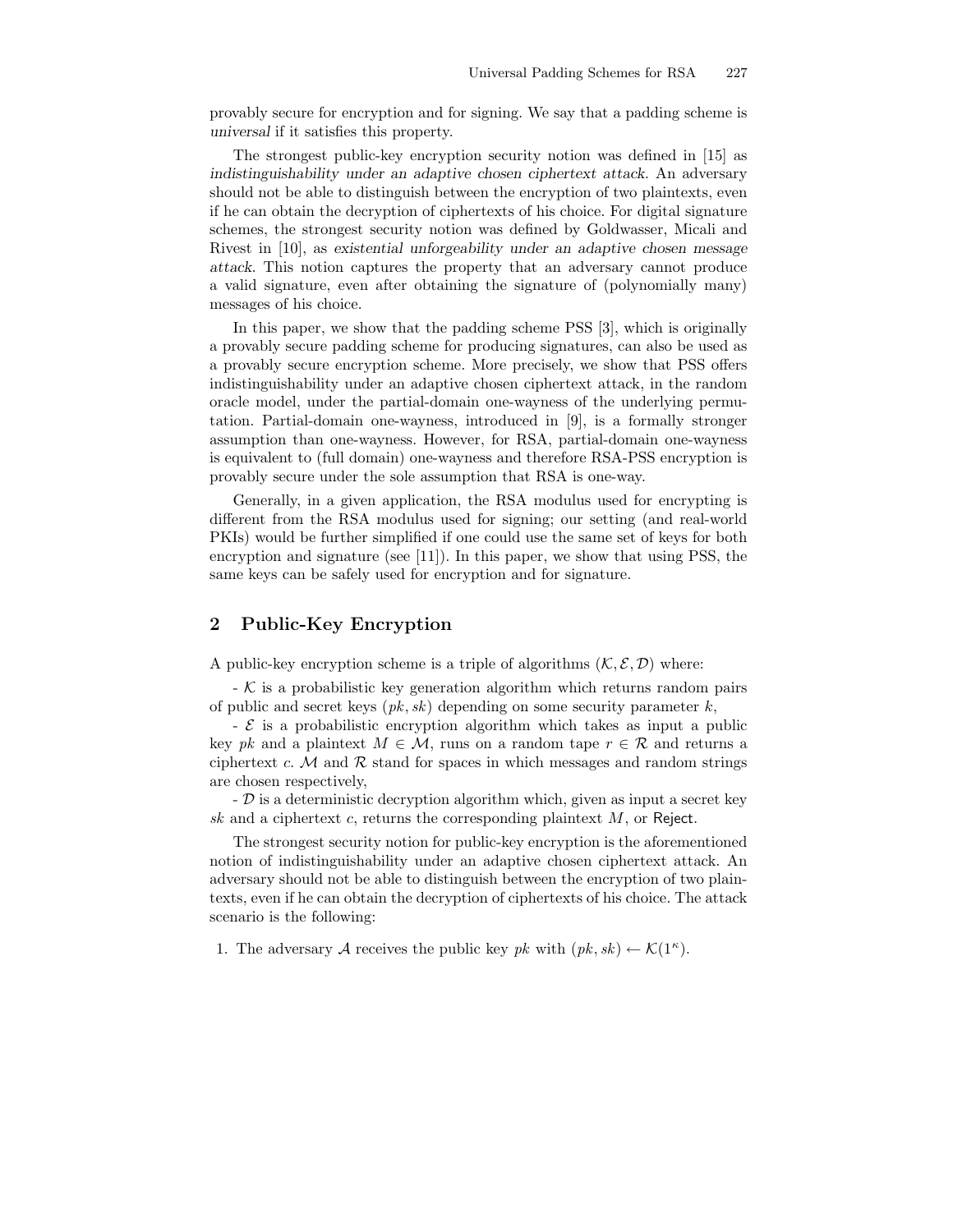- 2. A makes decryption queries for ciphertexts  $y$  of his choice.
- 3. A chooses two messages  $M_0$  and  $M_1$  of identical length, and receives the encryption c of  $M_b$  for a random unknown bit b.
- 4. A continues to make decryption queries. The only restriction is that the adversary cannot request the decryption of c.
- 5. A outputs a bit  $b'$ , representing its "guess" on  $b$ .

The adversary's advantage is then defined as:

$$
Adv(\mathcal{A}) = |2 \cdot Pr[b' = b] - 1|
$$

An encryption scheme is said to be secure against adaptive chosen ciphertext attack (and denoted IND-CCA2) if the advantage of any polynomial-time bounded adversary is a negligible function of the security parameter. Usually, schemes are proven to be IND-CCA2 secure by exhibiting a polynomial reduction: if some adversary can break the IND-CCA2 security of the system, then the same adversary can be invoked (polynomially many times) to solve a related hard problem.

The random oracle model, introduced by Bellare and Rogaway in [1], is a theoretical framework in which any hash function is seen as an oracle which outputs a random value for each new query. Actually, a security proof in the random oracle model does not necessarily imply that a scheme is secure in the real world (see [6]). Nevertheless, it seems to be a good engineering principle to design a scheme so that it is provably secure in the random oracle model. Many encryption and signature schemes were proven to be secure in the random oracle model.

### 3 Encrypting with PSS-R

In this section we prove that given any trapdoor partial-domain one-way permutation  $f$ , the encryption scheme defined by first applying PSS with message recovery (denoted PSS-R) and then encrypting the result with  $f$  achieves the strongest security level for an encryption scheme, in the random oracle model.

#### 3.1 The PSS-R Padding Scheme

PSS-R, defined in [3], is parameterized by the integers  $k, k_0$  and  $k_1$  and uses two hash functions:

$$
H: \{0,1\}^{k-k_1} \to \{0,1\}^{k_1} \text{ and } G: \{0,1\}^{k_1} \to \{0,1\}^{k-k_1}
$$

PSS-R takes as input a  $(k - k_0 - k_1)$ -bit message M and a  $k_0$ -bit random integer r. As illustrated in Figure 1, PSS-R outputs:

$$
\mu(M, r) = \omega || s
$$

where  $\parallel$  stands for concatenation,  $\omega = H(M||r)$  and  $s = G(\omega) \oplus (M||r)$ . Actually, in [3], M||r is used as the argument to H and r||M is used as the mask to xor with  $G(\omega)$ . Here for simplicity we use  $M||r$  in both places, but the same results apply either way.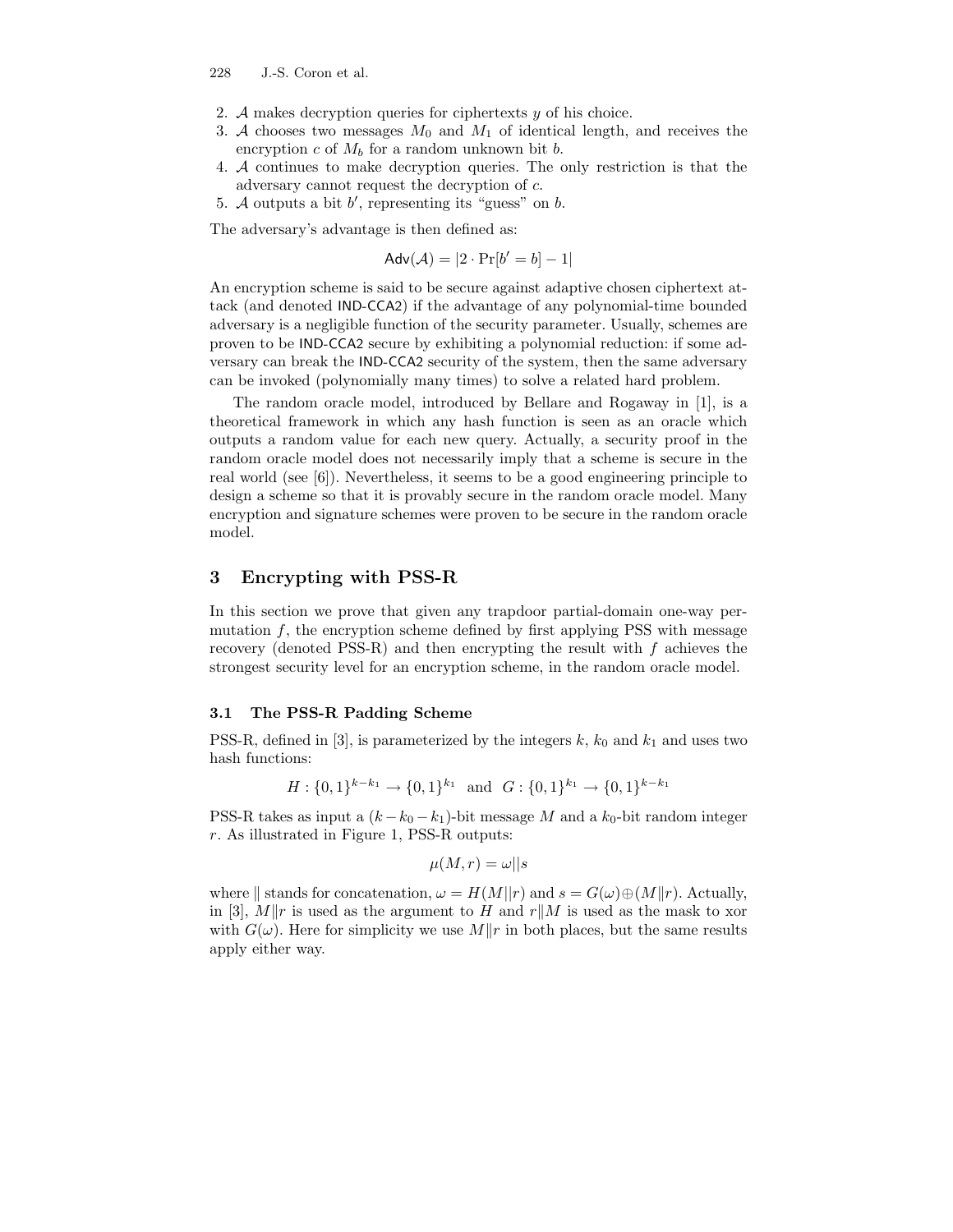

Fig. 1. The PSS-R padding scheme

#### 3.2 The PSS-E Encryption Scheme

The new encryption scheme  $(K, \mathcal{E}, \mathcal{D})$ , that we denote PSS-E, is based on  $\mu$  and a  $k$ -bit trapdoor permutation  $f$ :

- K generates the public key f and the secret key  $f^{-1}$ .

 $\mathcal{E}(M,r)$ : given a message  $M \in \{0,1\}^{k-k_0-k_1}$  and a random  $r \in \{0,1\}^{k_0}$ , the encryption algorithm outputs the ciphertext:

$$
c = f(\mu(M, r))
$$

-  $\mathcal{D}(c)$ : the decryption algorithm recovers  $(\omega, s) = f^{-1}(c)$  and then  $M||r =$  $G(\omega) \oplus s$ . If  $\omega = H(M||r)$ , the algorithm returns M, otherwise it returns Reject.

#### 3.3 The Underlying Problem

The security of PSS-E is based on the difficulty of inverting  $f$  without knowing  $f^{-1}$ . As in [9], we use two additional related problems: the partial-domain onewayness and the set partial-domain one-wayness of  $f$ :

-  $(\tau, \varepsilon)$ -one-wayness of f, means that for any adversary A who wishes to recover the full pre-image  $(\omega, s)$  of  $f(\omega, s)$  in time less than  $\tau$ ,  $\mathcal{A}$ 's success probability  $\mathsf{Succ}^{\mathsf{ow}}(\mathcal{A})$  is upper-bounded by  $\varepsilon$ :

$$
\mathsf{Succ}^{\mathsf{ow}}(\mathcal{A}) = \Pr_{\omega,s}[\mathcal{A}(f(\omega,s)) = (\omega,s)] < \varepsilon
$$

-  $(\tau, \varepsilon)$ -partial-domain one-wayness of f, means that for any adversary A who wishes to recover the partial pre-image  $\omega$  of  $f(\omega, s)$  in time less than  $\tau$ , A's success probability  $Succ^{pd-ow}(A)$  is upper-bounded by  $\varepsilon$ :

$$
\mathsf{Succ}^{\mathsf{pd}-\mathsf{ow}}(\mathcal{A}) = \Pr_{\omega,s}[\mathcal{A}(f(\omega,s)) = \omega] < \varepsilon
$$

-  $(\ell, \tau, \varepsilon)$ -set partial-domain one-wayness of f, means that for any adversary  $A$  who wishes to output a set of  $\ell$  elements which contains the partial preimage  $\omega$  of  $f(\omega, s)$ , in time less than  $\tau$ , A's success probability Succ<sup>s-pd-ow</sup>(A) is upper-bounded by  $\varepsilon$ :

$$
{\sf Succ}^{\sf s-pd-ow}(\mathcal{A}) = \Pr_{\omega, s}[\omega \in \mathcal{A}(f(\omega, s))] < \varepsilon
$$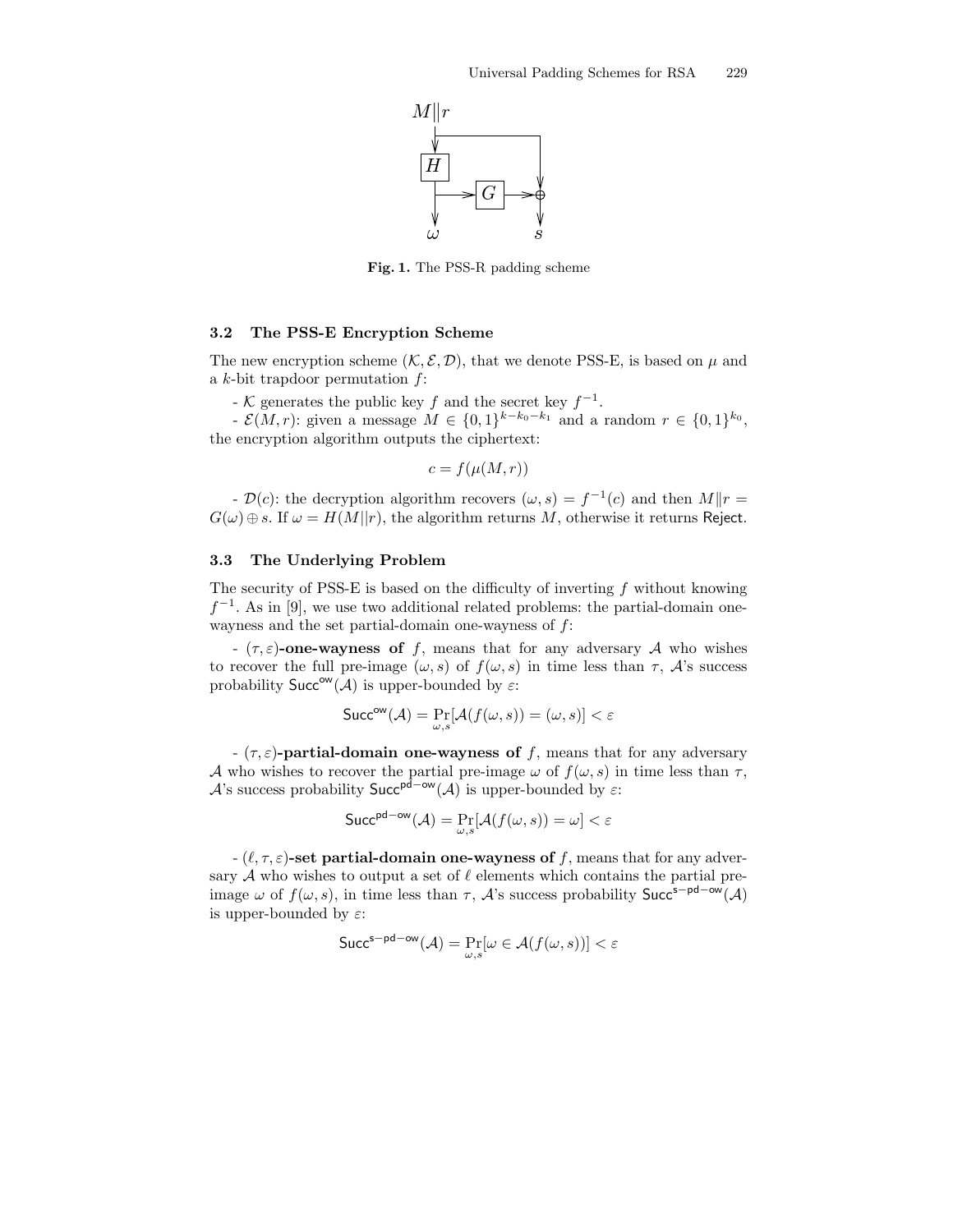As in [9], we denote by  $Succ^{\text{ow}}(\tau)$ , (resp.  $Succ^{\text{pd}-\text{ow}}(\tau)$  and  $Succ^{\text{s}-\text{pd}-\text{ow}}(\ell,\tau)$ ) the maximal probability Succ<sup>ow</sup>(A), (resp. Succ<sup>pd–ow</sup>(A) and Succ<sup>s–pd–ow</sup>(A)), over all adversaries whose running times are less than  $\tau$ . For any  $\tau$  and  $\ell \geq 1$ , we have:

$$
\mathsf{Succ}^{\mathsf{s-pd-ow}}(\ell,\tau) \geq \mathsf{Succ}^{\mathsf{pd-ow}}(\tau) \geq \mathsf{Succ}^{\mathsf{ow}}(\tau)
$$

Moreover, by randomly selecting any element in the set returned by the adversary against the set partial-domain one-wayness, one can break the partial-domain one-wayness with probability  $1/\ell$ , which gives:

$$
\mathsf{Succ}^{\mathsf{pd}-\mathsf{ow}}(\tau) \ge \mathsf{Succ}^{\mathsf{s}-\mathsf{pd}-\mathsf{ow}}(\ell,\tau)/\ell \tag{1}
$$

We will see in Section 5 that for RSA, the three problems are polynomially equivalent.

#### 3.4 Security of PSS-E

The following theorem shows that PSS-E is semantically secure under adaptive chosen ciphertext attacks (IND-CCA2), in the random oracle model, assuming that the underlying permutation is partial-domain one-way.

**Theorem 1.** Let  $A$  be a CCA2-adversary against the semantic security of PSS-E, with advantage  $\varepsilon$  and running time t, making  $q_D$ ,  $q_H$  and  $q_G$  queries to the decryption oracle and the hash functions H and G, respectively. Then:

$$
\mathsf{Succ}^{\mathsf{pd}-\mathsf{ow}}(t') \ge \frac{1}{q_H+q_G} \cdot \left(\varepsilon - q_H 2^{-k_0} - q_D 2^{-k_1}\right)
$$

where  $t' \leq t + q_H \cdot T_f$ , and  $T_f$  denotes the time complexity of f.

The theorem follows from inequality (1) and the next lemma:

**Lemma 1.** Using the notations introduced in Theorem 1, we have:

$$
\text{Succ}^{\text{s-pd-ow}}(q_H + q_G, t') \ge \varepsilon - q_H \cdot 2^{-k_0} - q_D \cdot 2^{-k_1} \tag{2}
$$

*Proof.* We describe a reduction  $\beta$  which using  $\mathcal{A}$ , constructs an adversary against the set partial-domain one-wayness of  $f$ . We start with a top-level description of the reduction and then show how to simulate the random oracles  $G, H$  and the decryption oracle D. Eventually we compute the success probability of B.

#### Top-level description of the reduction  $\beta$ :

1. B is given a function f and  $c^* = f(\omega^*, s^*)$ , for random integers  $\omega^*$  and  $s^*$ . B's goal is to output a list which contains the partial pre-image  $\omega^*$  of  $c^*$ .

2. B runs A with f and gets  $\{M_0, M_1\}$ . It chooses a random bit b and gives  $c^*$ as a ciphertext for  $M_b$ . B simulates the oracles G, H and D as described below.

3.  $\beta$  receives from  $\mathcal A$  the answer  $b'$  and outputs the list of queries asked to G.

Simulation of the random oracles  $G$ ,  $H$  and  $D$ :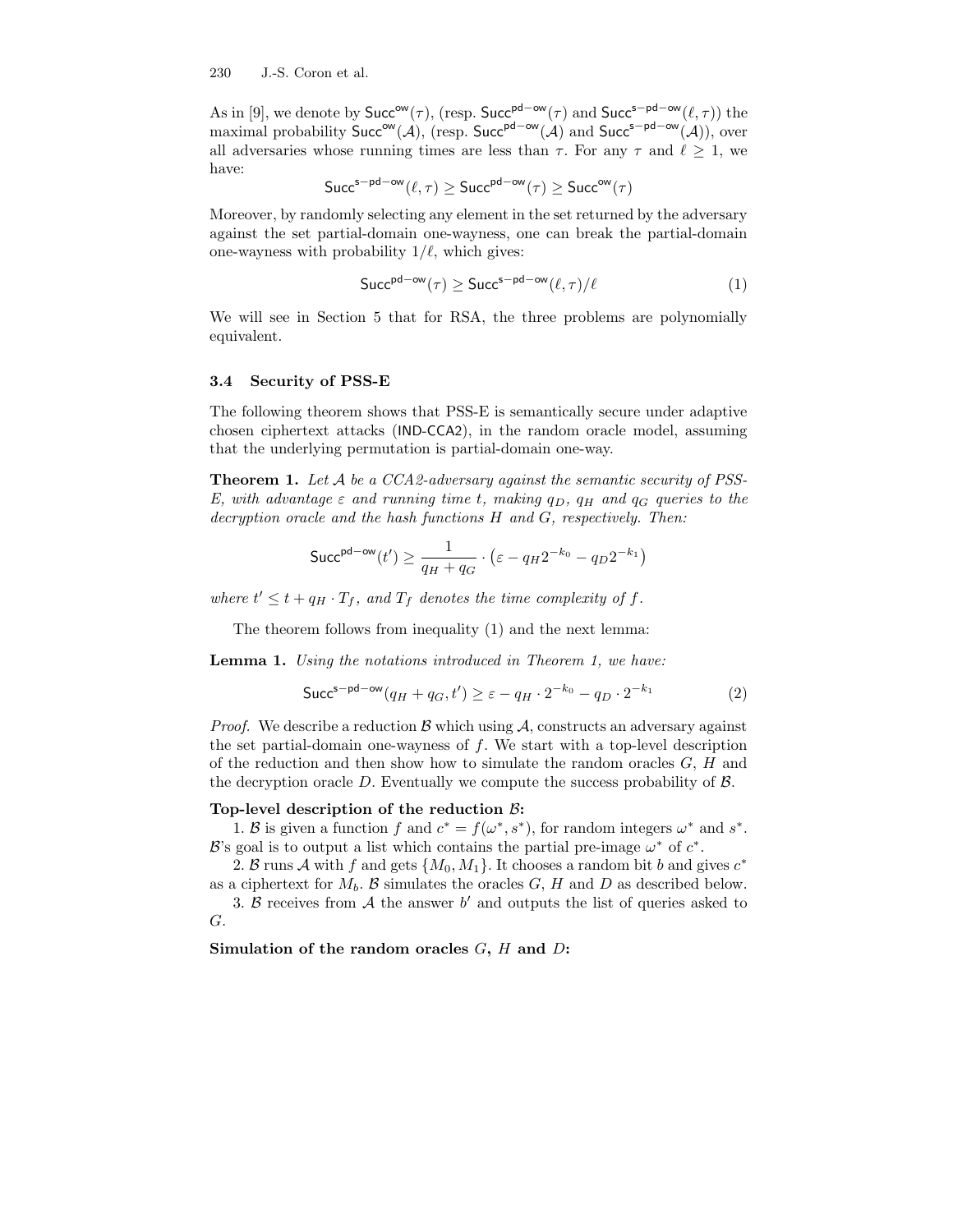The simulation of  $G$  and  $H$  is very simple: a random answer is returned for each new query of G and H. Moreover, when  $\omega$  is the answer of a query to H, we simulate a query for  $\omega$  to G, so that  $G(\omega)$  is defined.

On query c to the decryption oracle, the reduction  $\beta$  looks at each query  $M'||r'$  to H and computes:

$$
\omega' = H(M'||r') \text{ and } s' = G(\omega') \oplus (M'||r')
$$

Then if  $c = f(\omega', s')$  the reduction  $\beta$  returns  $M'$ . Otherwise, the reduction outputs Reject.

#### Analysis:

Since  $c^* = f(\omega^*, s^*)$  is the ciphertext corresponding to  $M_b$ , we have the following constraint for random oracles  $G$  and  $H$ :

$$
H(M_b||r^*) = \omega^* \quad \text{and} \quad G(\omega^*) = s^* \oplus (M_b||r^*) \tag{3}
$$

We denote by AskG the event: " $\omega^*$  has been asked to G" and by AskH the event: "there exists M' such that  $M'||r^*$  has been queried to  $H$ ".

If  $\omega^*$  was never queried to G, then  $G(\omega^*)$  is undefined and  $r^*$  is then a uniformly distributed random variable. Therefore the probability that there exists M' such that  $(M', r^*)$  has been asked to H is at most  $q_H \cdot 2^{-k_0}$ . This gives:

$$
\Pr[\mathsf{AskH} | \neg \mathsf{AskG}] \le q_H \cdot 2^{-k_0} \tag{4}
$$

Our simulation of D can only fail by rejecting a valid ciphertext. We denote by DBad this event. Letting  $c = f(\omega, s)$  be the ciphertext queried to D and

$$
M||r = G(\omega) \oplus s
$$

we reject a valid ciphertext if  $H(M||r) = \omega$  while M||r was never queried to H. However, if  $M||r$  was never queried to H, then  $H(M||r)$  is randomly defined. Namely if the decryption query occured before  $c^*$  was sent to the adversary, then constraint (3) does not apply and  $H(M||r)$  is randomly defined. Otherwise, if the decryption query occured after  $c^*$  was sent to the adversary, then  $c \neq c^*$ implies  $(M, r) \neq (M_b, r^*)$  and  $H(M||r)$  is still randomly defined. In both cases the probability that  $H(M, r) = \omega$  is then  $2^{-k_1}$ , which gives:

$$
\Pr[\text{DBad}] \le q_D \cdot 2^{-k_1} \tag{5}
$$

Let us denote by Bad the event: " $\omega^*$  has been queried to G or  $(M', r^*)$  has been queried to H for some  $M'$  or the simulation of D has failed". Formally:

$$
Bad = AskG \vee AskH \vee DBad \tag{6}
$$

Let us denote by  $S$  the event: "the adversary outputs the correct value for  $b$ , i.e.,  $b = b'$ . Conditioned on  $\neg$ **Bad**, our simulations of G, H and D are independent of b, and therefore  $A$ 's view is independent of b as well. This gives:

$$
\Pr[S|\neg \mathsf{Bad}] = \frac{1}{2} \tag{7}
$$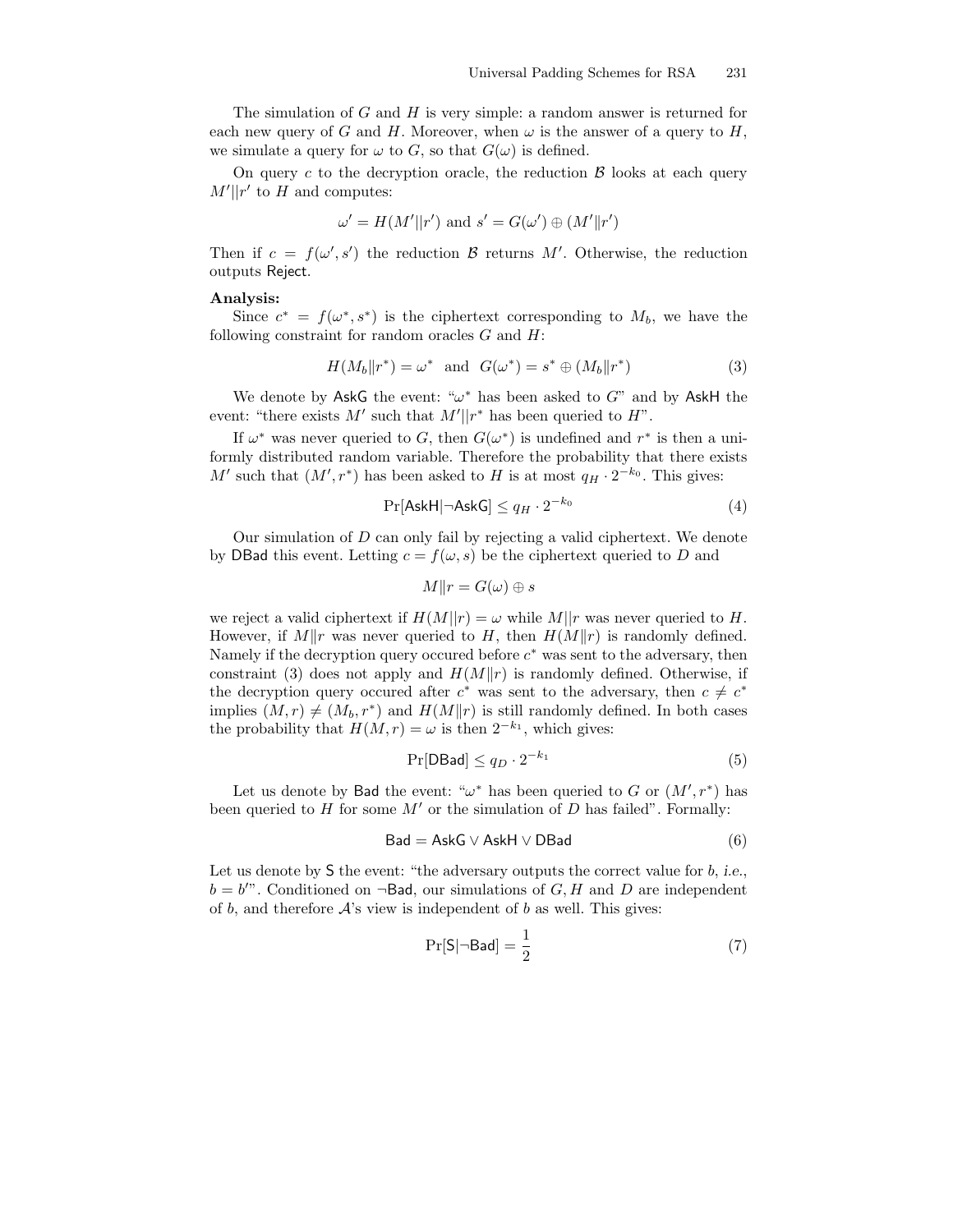Moreover, conditioned on  $\neg$ Bad, the adversary's view is the same as when interacting with (perfect) random and decryption oracles, which gives:

$$
\Pr[S \land \neg \mathsf{Bad}] \ge \frac{1}{2} + \frac{\varepsilon}{2} - \Pr[\mathsf{Bad}] \tag{8}
$$

From (7) we obtain

$$
\Pr[\mathsf{S} \wedge \neg \mathsf{Bad}] = \Pr[\mathsf{S} | \neg \mathsf{Bad}] \cdot \Pr[\neg \mathsf{Bad}] = \frac{1}{2}(1 - \Pr[\mathsf{Bad}])
$$

which gives using (8):

$$
\Pr[\mathsf{Bad}] \ge \varepsilon \tag{9}
$$

From (6) we have:

$$
\begin{aligned} \Pr[\mathsf{Bad}] &\leq \Pr[\mathsf{AskG} \vee \mathsf{AskH}] + \Pr[\mathsf{DBad}] \\ &\leq \Pr[\mathsf{AskG}] + \Pr[\mathsf{AskH} \wedge \neg \mathsf{AskG}] + \Pr[\mathsf{DBad}] \\ &\leq \Pr[\mathsf{AskG}] + \Pr[\mathsf{AskH}] \neg \mathsf{AskG}] + \Pr[\mathsf{DBad}] \end{aligned}
$$

which yields using  $(4)$ ,  $(5)$  and  $(9)$ :

$$
\Pr[\mathsf{AskG}] \ge \varepsilon - q_H \cdot 2^{-k_0} - q_D \cdot 2^{-k_1}
$$

and hence  $(2)$  holds. This completes the proof of lemma 1.  $\Box$ 

# 4 Signing and Encrypting with the Same Set of Keys

In this section we show that when using PSS, the same public key can be used for encryption and signature in a concurrent manner. For RSA, this means that the same set  $(N, e, d)$  can be used for both operations. In other words, when Alice sends a message to Bob, she encrypts it using Bob's public key  $(N, e)$ ; Bob decrypts it using the corresponding private key  $(N, d)$ . To sign a message M, Bob will use the same private key  $(N, d)$ . As usual, anybody can verify Bob's signatures using his public pair  $(N, e)$ .

Although provably secure (as we will see hereafter), this is contrary to the folklore recommendation that signature and encryption keys should be distinct. This recommendation may prove useful is some cases; this is particularly true when a flaw has been found in the encryption scheme or in the signature scheme. In our case, we will prove that when using PSS-R, a decryption oracle does not help the attacker in forging signatures, and a signing oracle does not help the attacker in gaining information about the plaintext corresponding to a ciphertext.

Nevertheless, we advise to be very careful when implementing systems using the same keys for encrypting and signing. For example, if there are some implementation errors in a decryption server (see for example [13]), then an attacker could use this server to create forgeries.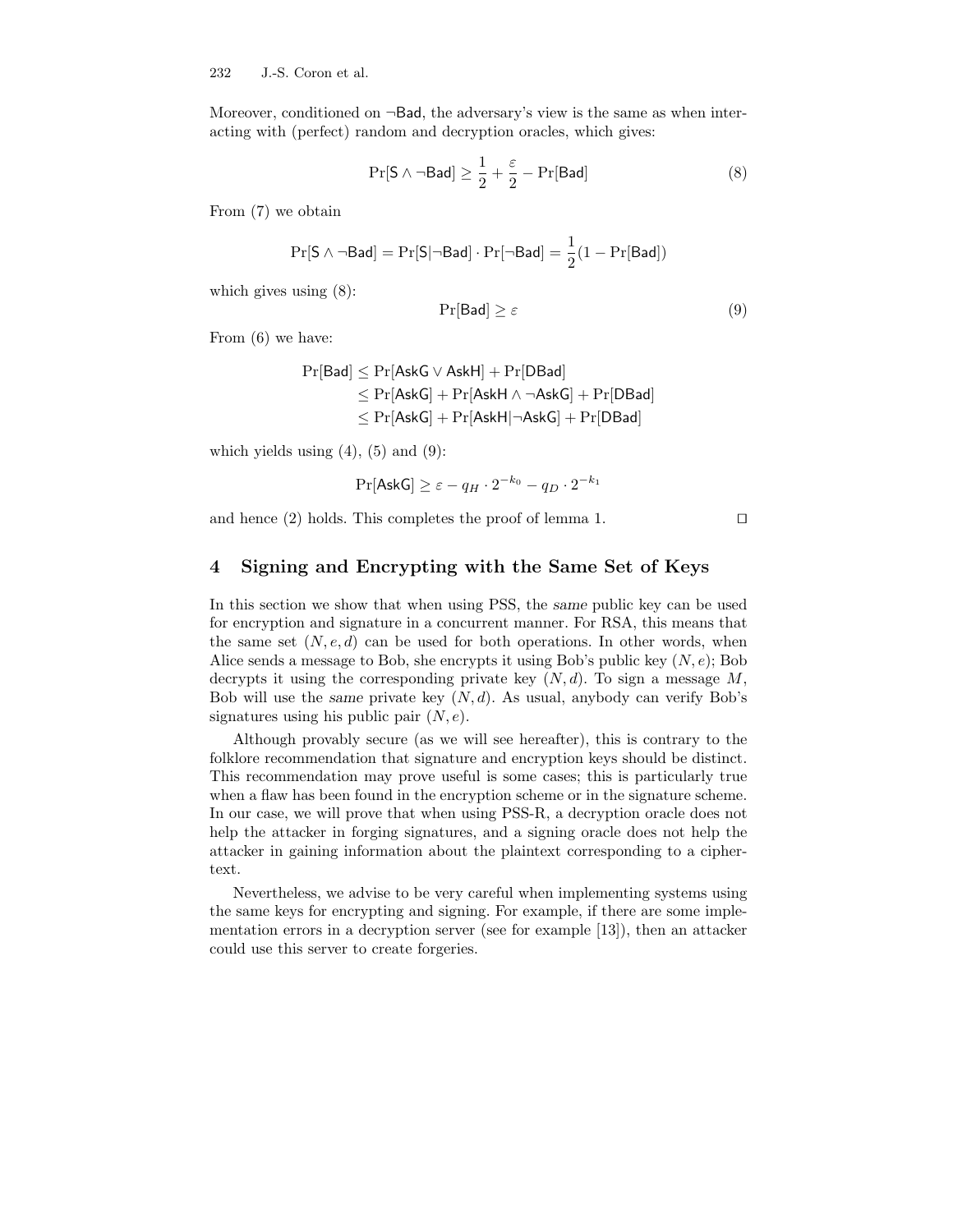### 4.1 The PSS-ES Encryption and Signature Scheme

The PSS-ES encryption and signature scheme  $(\mathcal{K}, \mathcal{E}, \mathcal{D}, \mathcal{S}, \mathcal{V})$  is based on PSS-R and a  $k$ -bit trapdoor permutation  $f$ . As for the PSS-R signature scheme, the signature scheme in PSS-ES is with message recovery: this means that the message is recovered when verifying the signature. In this case, only messages of fixed length  $k - k_0 - k_1$  can be signed. To sign messages M of arbitrary length, it suffices to apply a collision-free hash function to  $M$  prior to signing.

- K generates the public key f and the secret key  $f^{-1}$ .

-  $\mathcal{E}(M,r)$ : given a message  $M \in \{0,1\}^{k-k_0-k_1}$  and a random value  $r \in$  $\{0,1\}^{k_0}$ , the encryption algorithm computes the ciphertext:

$$
c = f(\mu(M, r))
$$

 $-\mathcal{D}(c)$ : the encryption algorithm recovers  $(\omega, s) = f^{-1}(c)$  and computes

$$
M||r = G(\omega) \oplus s
$$

If  $\omega = H(M||r)$ , the algorithm returns M, otherwise it returns Reject.

-  $\mathcal{S}(M,r)$ : given a message  $M \in \{0,1\}^{k-k_0-k_1}$  and a random value  $r \in$  $\{0,1\}^{k_0}$ , the signing algorithm computes the signature:

$$
\sigma = f^{-1}(\mu(M, r))
$$

 $-V(\sigma)$ : given the signature  $\sigma$ , the verification algorithm recovers  $(\omega, s) = f(\sigma)$ and computes:

$$
M||r = G(\omega) \oplus s
$$

If  $\omega = H(M||r)$ , the algorithm accepts the signature and returns M. Otherwise, the algorithm returns Reject.

#### 4.2 Semantic Security

We must ensure that an adversary is still unable to distinguish between the encryption of two messages, even if he can obtain the decryption of ciphertexts of his choice, and the signature of messages of his choice. The attack scenario is consequently the same as previously, except that the adversary can also obtain the signature of messages he wants.

The following theorem, whose proof is given in Appendix A, shows that PSS-ES is semantically secure under adaptive chosen ciphertext attacks, in the random oracle model, assuming that the underlying permutation is partial domain one-way.

**Theorem 2.** Let  $A$  be an adversary against the semantic security of PSS-ES. with success probability  $\varepsilon$  and running time t, making  $q_D$ ,  $q_{sia}$ ,  $q_H$  and  $q_G$  queries to the decryption oracle, the signing oracle, and the hash functions H and G, respectively. Then, Succ<sup>pd–ow</sup>(t') is greater than:

$$
\frac{1}{q_H + q_G + q_{sig}} \left( \varepsilon - (q_H + q_{sig}) \cdot 2^{-k_0} - q_D 2^{-k_1} - (q_H + q_{sig})^2 \cdot 2^{-k_1} \right)
$$

where  $t' \leq t + (q_H + q_{sig}) \cdot T_f$ , and  $T_f$  denotes the time complexity of f.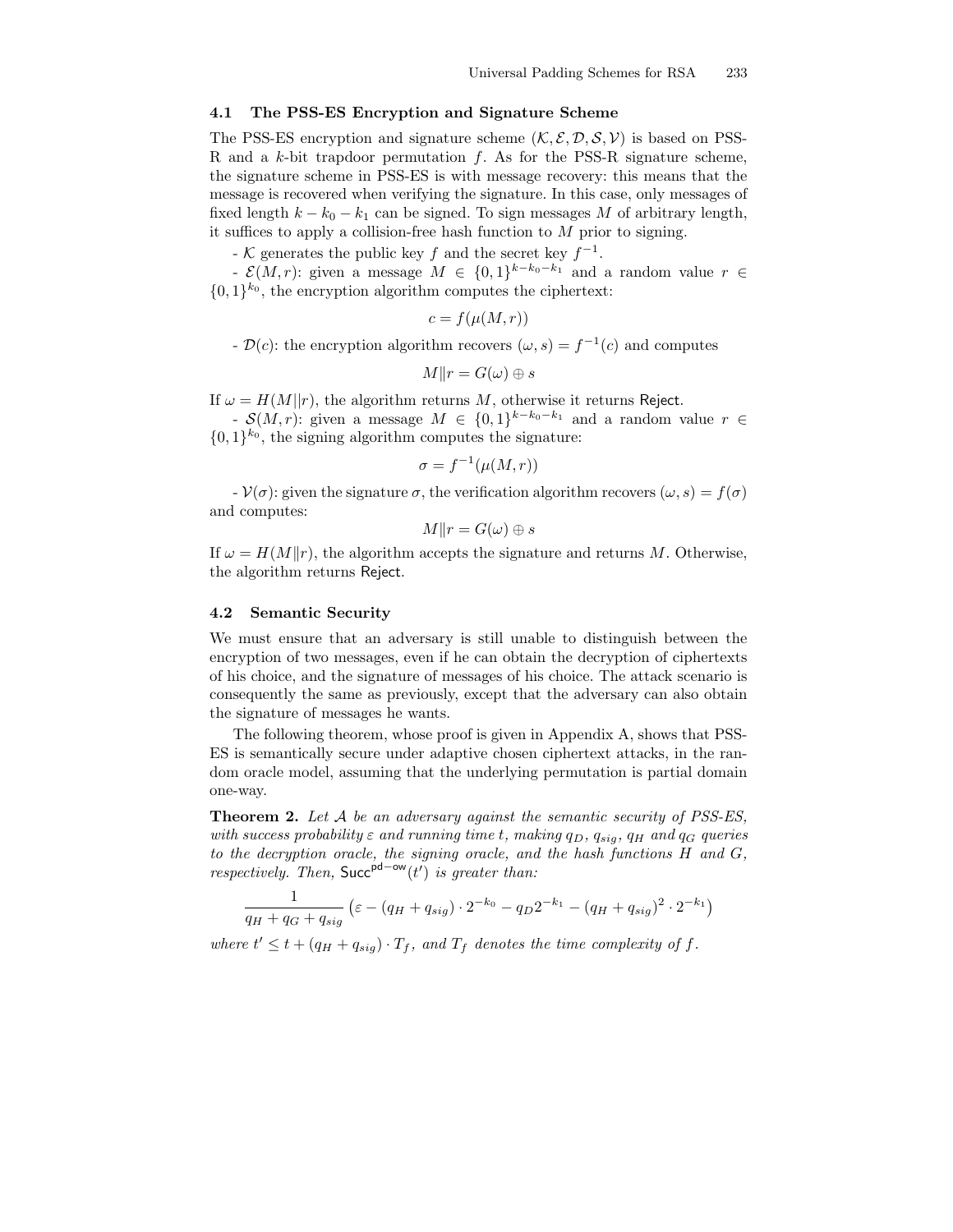### 4.3 Unforgeability

For signature schemes, the strongest security notion is the previously introduced existential unforgeability under an adaptive chosen message attack. An attacker cannot produce a valid signature, even after obtaining the signature of (polynomially many) messages of his choice. Here the adversary can also also obtain the decryption of ciphertexts of his choice under the same public-key. Consequently, the attack scenario is the following:

- 1. The adversary A receives the public key pk with  $(pk, sk) \leftarrow \mathcal{K}(1^{\kappa})$ .
- 2. A makes signature queries for messages  $M$  of his choice. Additionally, he makes decryption queries for ciphertexts y of his choice.
- 3. A outputs the signature of a message  $M'$  which was not queried for signature before.

An encryption-signature scheme is said to be secure against chosen-message attacks if for any polynomial-time bounded adversary, the probability to output a forgery is negligible.

The following theorem shows that PSS-ES is secure against an adaptive chosen message attack. The proof is similar to the security proof of PSS [3] and is given in Appendix B.

**Theorem 3.** Let A be an adversary against the unforgeability of PSS-ES, with success probability  $\varepsilon$  and running time t, making  $q_D$ ,  $q_{sia}$ ,  $q_H$  and  $q_G$  queries to the decryption oracle, the signing oracle, and the hash oracles H and G, respectively. Then  $Succ^{\mathsf{ow}}(t')$  is greater than:

$$
\frac{1}{q_H} \left( \varepsilon - \left( (q_H + q_{sig})^2 + q_D + 1 \right) \cdot 2^{-k_1} \right) \tag{10}
$$

where  $t' \leq t + (q_H + q_{sig}) \cdot T_f$ , and  $T_f$  denotes the time complexity of f.

# 5 Application to RSA

#### 5.1 The RSA Cryptosystem

The RSA cryptosystem [16] is the most widely used cryptosystem today. In this section, we show that by virtue of RSA's homomorphic properties, the partialdomain one-wayness of RSA is equivalent to the one-wayness of RSA. This enables to prove that the encryption scheme RSA-PSS-E and the encryption and signature scheme RSA-PSS-ES are semantically secure against chosen ciphertext attacks, in the random oracle model, assuming that inverting RSA is hard.

Definition 1 (The RSA Primitive). The RSA primitive is a family of trapdoor permutations, specified by:

- The RSA generator  $RSA$ , which on input  $1<sup>k</sup>$ , randomly selects two distinct  $k/2$ -bit primes p and q and computes the modulus  $N = p \cdot q$ . It randomly picks an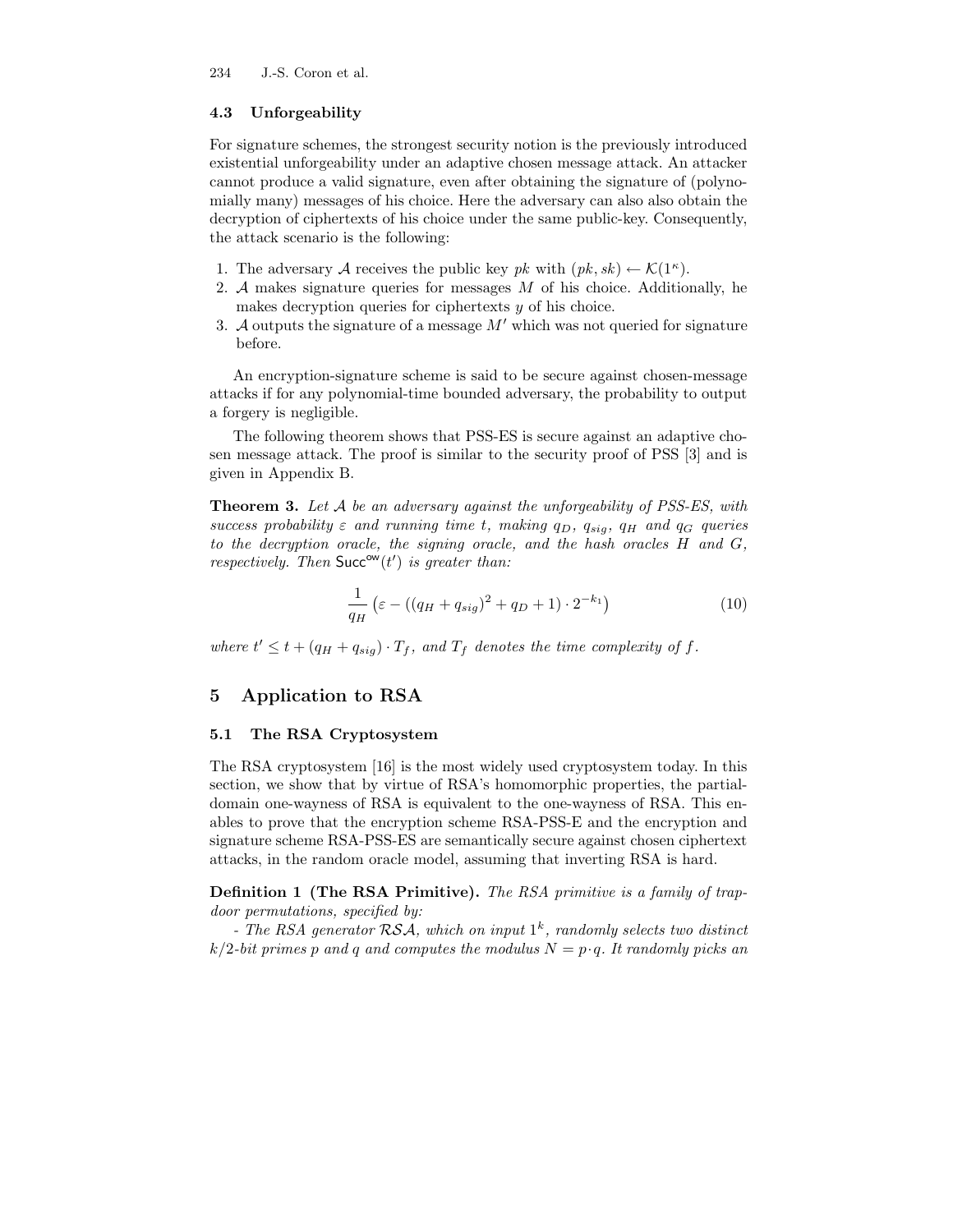encryption exponent  $e \in \mathbb{Z}_{\phi(N)}^*$ , computes the corresponding decryption exponent  $d = e^{-1} \mod \phi(N)$  and returns  $(N, e, d)$ .

- The encryption function  $f: \mathbb{Z}_N^* \to \mathbb{Z}_N^*$  defined by  $f(x) = x^e \mod N$ .
- The decryption function  $f^{-1}: \mathbb{Z}_N^* \to \mathbb{Z}_N^*$  defined by  $f^{-1}(y) = y^d \mod N$ .

In the following, we state our result in terms of the RSA primitive with a randomly chosen public exponent. The same results apply to the common practice of choosing a small public exponent. Actually, using Coppersmith's algorithm [7] as in [17] for OAEP [2], it would be possible to obtain tigther bounds for a small public exponent.

#### 5.2 Partial-domain One-Wayness of RSA

The following lemma shows that the partial-domain one-wayness of RSA is equivalent to the one-wayness of RSA. This is a generalization of the result that appears in [9] for OAEP and in [4] for  $SAEP^+$ , wherein the size of the partial pre-image is greater than half the size of the modulus. The extension was announced in [9] and [4], even if the proper estimates were not worked out.

The technique goes as follows. Given  $y = x^e \mod N$ , we must find x. We obtain the least significant bits of  $x \cdot \alpha_i \mod N$  for random integers  $\alpha_i \in \mathbb{Z}_N$ , by querying for the partial pre-image of  $y_i = y \cdot (\alpha_i)^e \mod N$ . Finding x from the least significant bits of the  $x \cdot \alpha_i \mod N$  is a Hidden Number Problem modulo N. We use an algorithm similar to [5] to efficiently recover  $x$ .

**Lemma 2.** Let  $A$  be an algorithm that on input y, outputs a q-set containing the  $k_1$  most significant bits of  $y^d \mod N$ , within time bound t, with probability  $\varepsilon$ , where  $2^{k-1} \leq N < 2^k$ ,  $k_1 \geq 64$  and  $k/(k_1)^2 \leq 2^{-6}$ . Then there exists an algorithm  $\mathcal B$  that solves the RSA problem with success probability  $\varepsilon'$  within time bound t', where:

$$
\varepsilon' \ge \varepsilon \cdot (\varepsilon^{n-1} - 2^{-k/8})
$$
  
\n
$$
t' \le n \cdot t + q^n \cdot \text{poly}(k)
$$
  
\n
$$
n = \left\lceil \frac{5k}{4k_1} \right\rceil
$$
 (11)

Proof. See the full paper [8].

#### 5.3 RSA-PSS-E and RSA-PSS-ES

The RSA-PSS-E encryption scheme  $(\mathcal{K}, \mathcal{E}, \mathcal{D})$  based on the PSS-R padding  $\mu$ with parameters  $k, k_0$ , and  $k_1$  is defined as follows:

- K generates a  $(k+1)$ -bit RSA modulus and exponents e and d. The public key is  $(N, e)$  and the private key is  $(N, d)$ .

 $\mathcal{E}(M,r)$ : given a message  $M \in \{0,1\}^{k-k_0-k_1}$  and a random  $r \in \{0,1\}^{k_0}$ , the encryption algorithm outputs the ciphertext:

$$
c = (\mu(M, r))^e \mod N
$$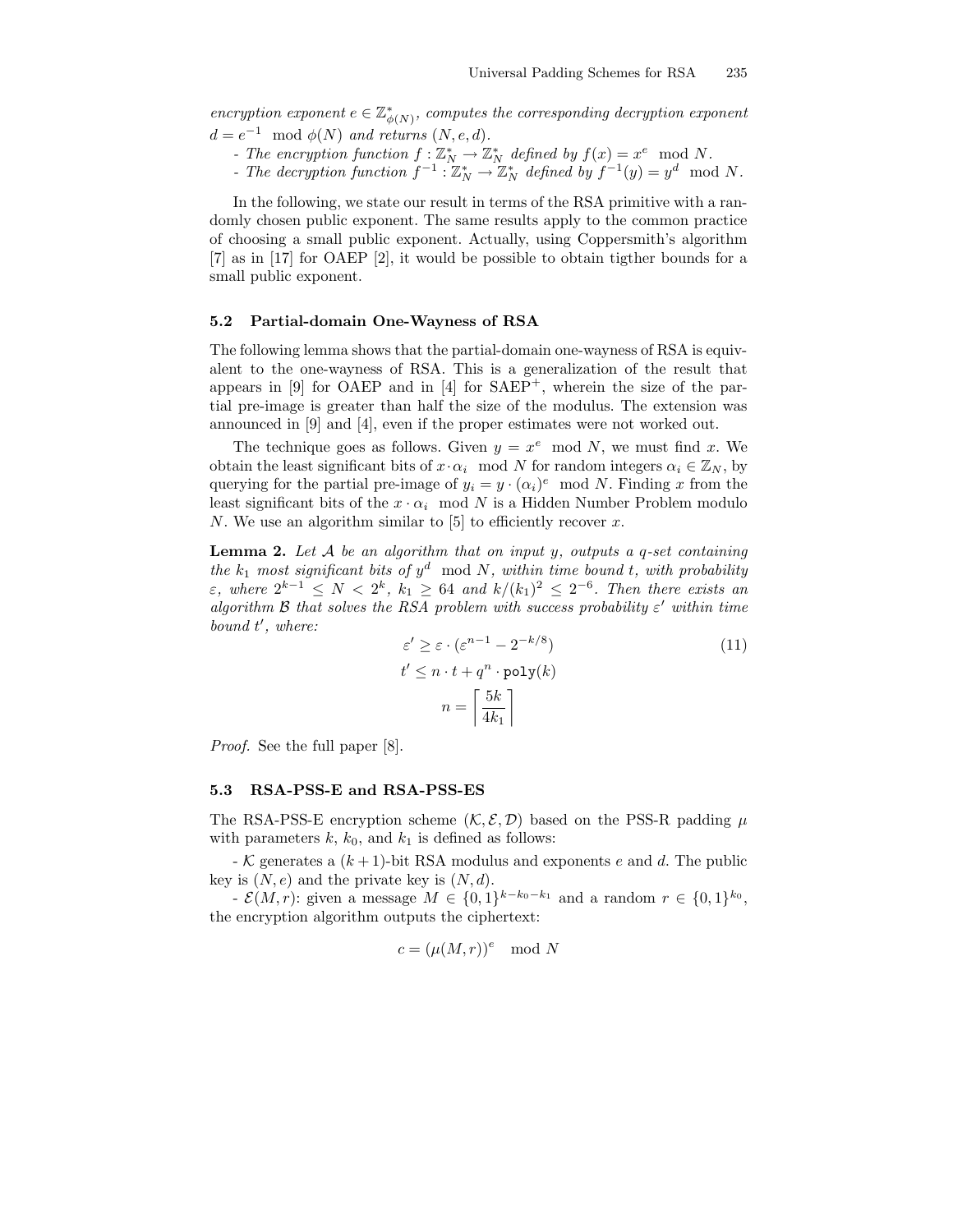-  $\mathcal{D}(c)$ : the decryption algorithm recovers  $x = c^d \mod N$ . It returns Reject if the most significant bit of x is not zero. It writes x as  $0\|\omega\|$ s where  $\omega$  is a  $k_1$ -bit string and s is a  $k - k_1$  bit string. It writes  $M||r| = G(\omega) \oplus s$ . If  $\omega = H(M||r)$ , the algorithm returns  $M$ , otherwise it returns Reject.

The RSA-PSS-ES encryption and signature scheme  $(\mathcal{K}, \mathcal{E}, \mathcal{D}, \mathcal{S}, \mathcal{V})$  is defined as follows:

 $- K$ ,  $\mathcal{E}(M, r)$  and  $\mathcal{D}(c)$  are identical to RSA-PSS-E.

- S(M, r): given a message  $M \in \{0,1\}^{k-k_0-k_1}$  and a random value  $r \in$  $\{0,1\}^{k_0}$ , the signing algorithm computes the signature:

$$
\sigma = \mu(M, r)^d \mod N
$$

-  $V(\sigma)$ : given the signature  $\sigma$ , the verification algorithm recovers  $x = \sigma^e$ mod N. It returns Reject if the most significant bit of  $x$  is not zero. It writes x as  $0\|\omega\|$ s where  $\omega$  is a  $k_1$ -bit string and s is a  $(k - k_1)$ -bit string. It writes  $M||r = G(\omega) \oplus s$ . If  $\omega = H(M||r)$ , the algorithm accepts the signature and returns M, otherwise it returns Reject.

#### 5.4 Security of RSA-PSS-E and RSA-PSS-ES

Combining Lemma 1 and Lemma 2, we obtain the following theorem which shows that the encryption scheme RSA-PSS-E is provably secure in the random oracle model, assuming that inverting RSA is hard.

**Theorem 4.** Let  $A$  be a CCA2-adversary against the semantic security of the RSA-PSS-E scheme  $(K, \mathcal{E}, \mathcal{D})$ , with advantage  $\varepsilon$  and running time t, making  $q_D$ ,  $q_H$  and  $q_G$  queries to the decryption oracle and the hash function H and G, respectively. Provided that  $k_1 \geq 64$  and  $k/(k_1)^2 \leq 2^{-6}$ , RSA can be inverted with probability  $\varepsilon'$  greater than:

$$
\varepsilon' \ge \left(\varepsilon - q_H \cdot 2^{-k_0} - q_D 2^{-k_1}\right)^n - 2^{-k/8}
$$

within time bound  $t' \leq n \cdot t + (q_H + q_G)^n \cdot \text{poly}(k)$ , where  $n = \lceil 5k/(4k_1) \rceil$ .

We obtain a similar theorem for the semantic security of the RSA-PSS-ES encryption and signature scheme (from Lemma 2 and Lemma 3 in appendix A).

**Theorem 5.** Let A be a CCA2-adversary against the semantic security of the RSA-PSS-ES scheme  $(K, \mathcal{E}, \mathcal{D}, \mathcal{S}, \mathcal{V})$ , with advantage  $\varepsilon$  and running time t, making  $q_D$ ,  $q_{sia}$ ,  $q_H$  and  $q_G$  queries to the decryption oracle, the signing oracle and the hash function H and G, respectively. Provided that  $k_1 \geq 64$  and  $k/(k_1)^2 \leq$  $2^{-6}$ , RSA can be inverted with probability  $\varepsilon'$  greater than:

$$
\varepsilon' \ge \left(\varepsilon - (q_H + q_{sig}) \cdot 2^{-k_0} - (q_D + (q_H + q_{sig})^2) \cdot 2^{-k_1}\right)^n - 2^{-k/8}
$$

within time bound  $t' \leq n \cdot t + (q_H + q_G + q_{sig})^n \cdot \text{poly}(k)$ , where  $n = \lceil 5k/(4k_1) \rceil$ .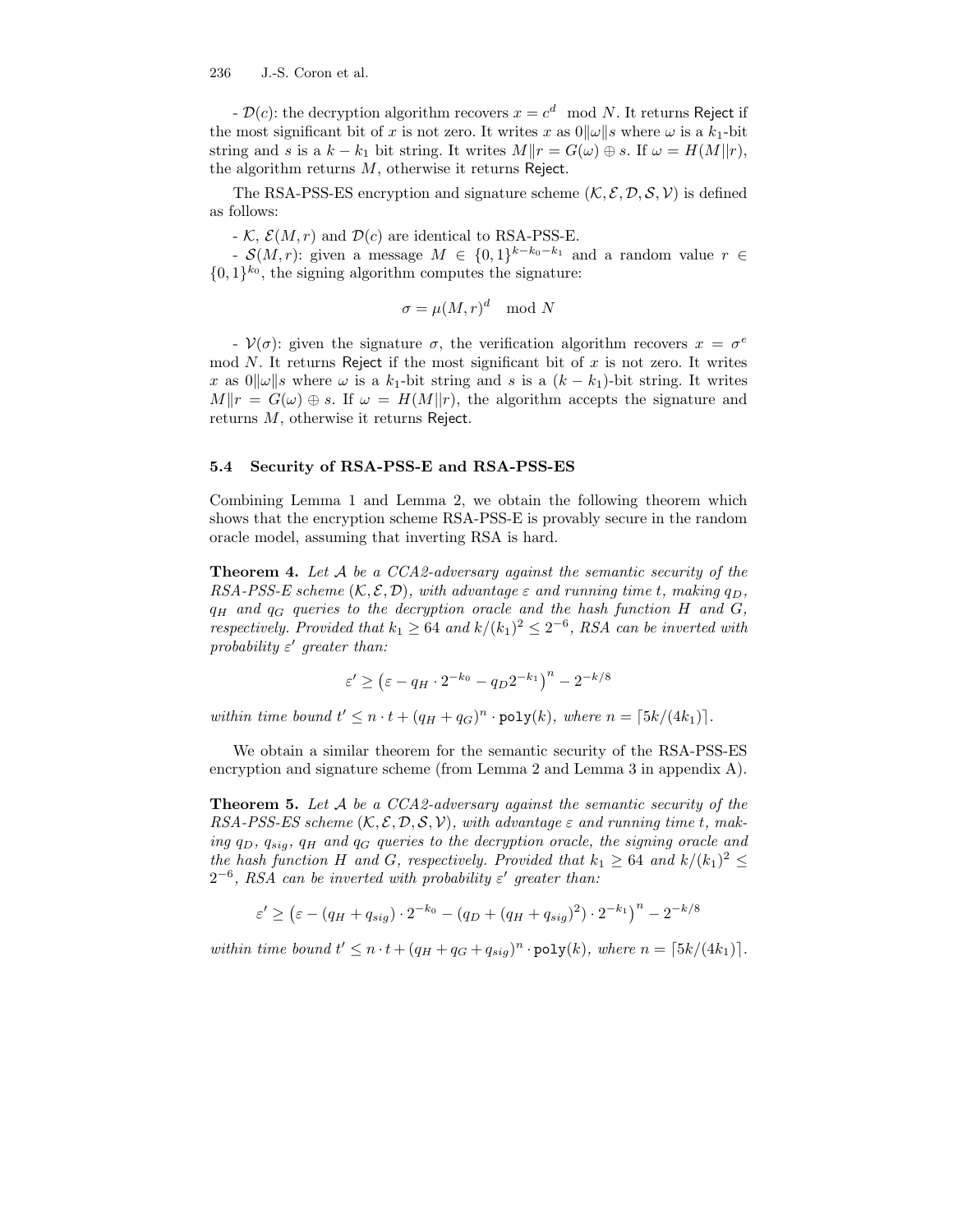For the unforgeability of the RSA-PSS-ES encryption and signature scheme, we obtain a better security bound than the general result of Theorem 3, by relying upon the homomorphic properties of RSA. The proof of the following theorem is similar to the security proof of PSS in [3] and is given in the full version of this paper [8]

**Theorem 6.** Let  $A$  be an adversary against the unforgeability of the PSS-ES scheme  $(K, \mathcal{E}, \mathcal{D}, \mathcal{S}, \mathcal{V})$ , with success probability  $\varepsilon$  and running time t, making  $q_D, q_{sig}, q_H$  and  $q_G$  queries to the decryption oracle, the signing oracle, and the hash functions H and G, respectively. Then RSA can be inverted with probability  $\varepsilon'$  greater than:

$$
\varepsilon' \ge \varepsilon - ((q_H + q_{sig})^2 + q_D + 1) \cdot (2^{-k_0} + 2^{-k_1}) \tag{12}
$$

within time bound  $t' \leq t + (q_H + q_{sig}) \cdot \mathcal{O}(k^3)$ .

Note that as for OAEP [9], the security proof for encrypting with PSS is far from being tight. This means that it does not provide a meaningful security result for a moderate size modulus (e.g., 1024 bits). For the security proof to be meaningful in practice, we recommend to take  $k_1 \geq k/2$  and to use a larger modulus (e.g., 2048 bits).

### 6 Conclusion

In all existing PKIs different padding formats are used for encrypting and signing; moreover, it is recommended to use different keys for encrypting and signing. In this paper we have proved that the PSS padding scheme used in  $PKCS#1$ v.2.1 [14] and IEEE P1363 [12] can be safely used for encryption as well. We have also proved that the same key pair can be safely used for both signature and encryption. The practical consequences of this are significant: besides halving the number of keys in security systems and simplifying their architecture, our observation allows resource-constrained devices such as smart cards to use the same code for implementing both signature and encryption.

#### Acknowledgements

We wish to thank Jacques Stern for pointing out an error in an earlier version of this paper, and the anonymous referees for their useful comments.

### References

- 1. M. Bellare and P. Rogaway, Random oracles are practical: a paradigm for designing efficient protocols. Proceedings of the First Annual Conference on Computer and Commmunications Security, ACM, 1993.
- 2. M. Bellare and P. Rogaway, Optimal Asymmetric Encryption, Proceedings of Eurocrypt'94, LNCS vol. 950, Springer-Verlag, 1994, pp. 92–111.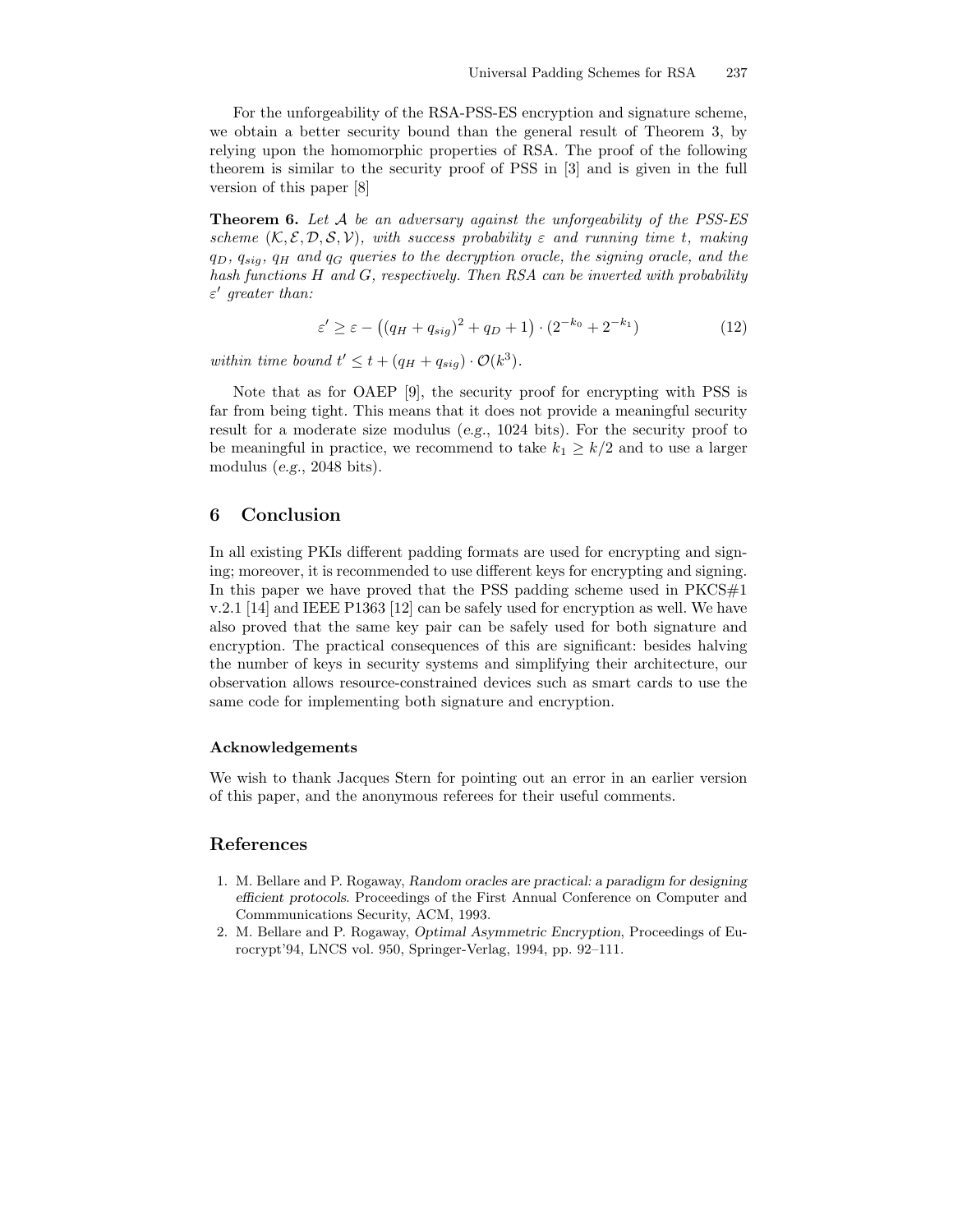- 3. M. Bellare and P. Rogaway, The exact security of digital signatures How to sign with RSA and Rabin. Proceedings of Eurocrypt'96, LNCS vol. 1070, Springer-Verlag, 1996, pp. 399-416.
- 4. D. Boneh, Simplified OAEP for the RSA and Rabin functions, Prooceedings of Crypto 2001, LNCS vol 2139, pp. 275-291, 2001.
- 5. D. Boneh and R. Venkatesan, Hardness of computing the most significant bits of secret keys in Diffie-Hellman and related schemes. Proceedings of Crypto '96, pp. 129-142, 1996.
- 6. R. Canetti, O. Goldreich and S. Halevi, The random oracle methodology, revisited, STOC' 98, ACM, 1998.
- 7. D. Coppersmith, Finding a small root of a univariate modular equation, in Eurocrypt '96, LNCS 1070.
- 8. J.S. Coron, M. Joye, D. Naccache and P. Paillier, Universal padding schemes for RSA. Full version of this paper. Cryptology ePrint Archive, http://eprint. iacr.org.
- 9. E. Fujisaki, T. Okamoto, D. Pointcheval and J. Stern, RSA-OAEP is secure under the RSA assumption, Proceedings of Crypto' 2001, LNCS vol. 2139, Springer-Verlag, 2001, pp. 260-274.
- 10. S. Goldwasser, S. Micali and R. Rivest, A digital signature scheme secure against adaptive chosen-message attacks, SIAM Journal of computing, 17(2), pp. 281-308, April 1988.
- 11. S. Haber and B. Pinkas, Combining Public Key Cryptosystems, Proceedings of the ACM Computer and Security Conference , November 2001.
- 12. IEEE P1363a, Standard Specifications For Public Key Cryptography: Additional Techniques, available at http://www.manta.ieee.org/groups/1363
- 13. J. Manger, A chosen ciphertext attack on RSA Optimal Asymmetric Encryption Padding (OAEP) as Standardized in PKCS #1 v2.0. Proceedings of Crypto 2001, LNCS 2139, pp. 230-238, 2001.
- 14. PKCS #1 v2.1, RSA Cryptography Standard (draft), available at http: www.rsasecurity.com /rsalabs/pkcs.
- 15. C.Rackoff and D. Simon, Noninteractive zero-knowledge proof of knowledge and chosen ciphertext attack. Advances in Cryptology, Crypto '91, pages 433-444, 1991.
- 16. R. Rivest, A. Shamir and L. Adleman, A method for obtaining digital signatures and public key cryptosystems, CACM 21, 1978.
- 17. V. Shoup, OAEP reconsidered, Proceedings of Crypto 2001, LNCS vol. 2139, pp 239-259, 2001.

# A Proof of Theorem 2

The theorem follows from inequality (1) and the following lemma.

**Lemma 3.** Let  $A$  be an adversary against the semantic security of PSS-ES, with success probability  $\varepsilon$  and running time t, making  $q_D$ ,  $q_{sig}$ ,  $q_H$  and  $q_G$  queries to the decryption oracle, the signing oracle, and the hash functions H and G, respectively. Then, the success probability  $Succ^{s-pd-ow}(q_H+q_G+q_{sig},t')$  is greater than:

$$
\varepsilon - (q_H + q_{sig}) \cdot 2^{-k_0} - q_D 2^{-k_1} - (q_H + q_{sig})^2 \cdot 2^{-k_1}
$$

where  $t' \leq t + (q_H + q_{sig}) \cdot T_f$ , and  $T_f$  denotes the time complexity of f.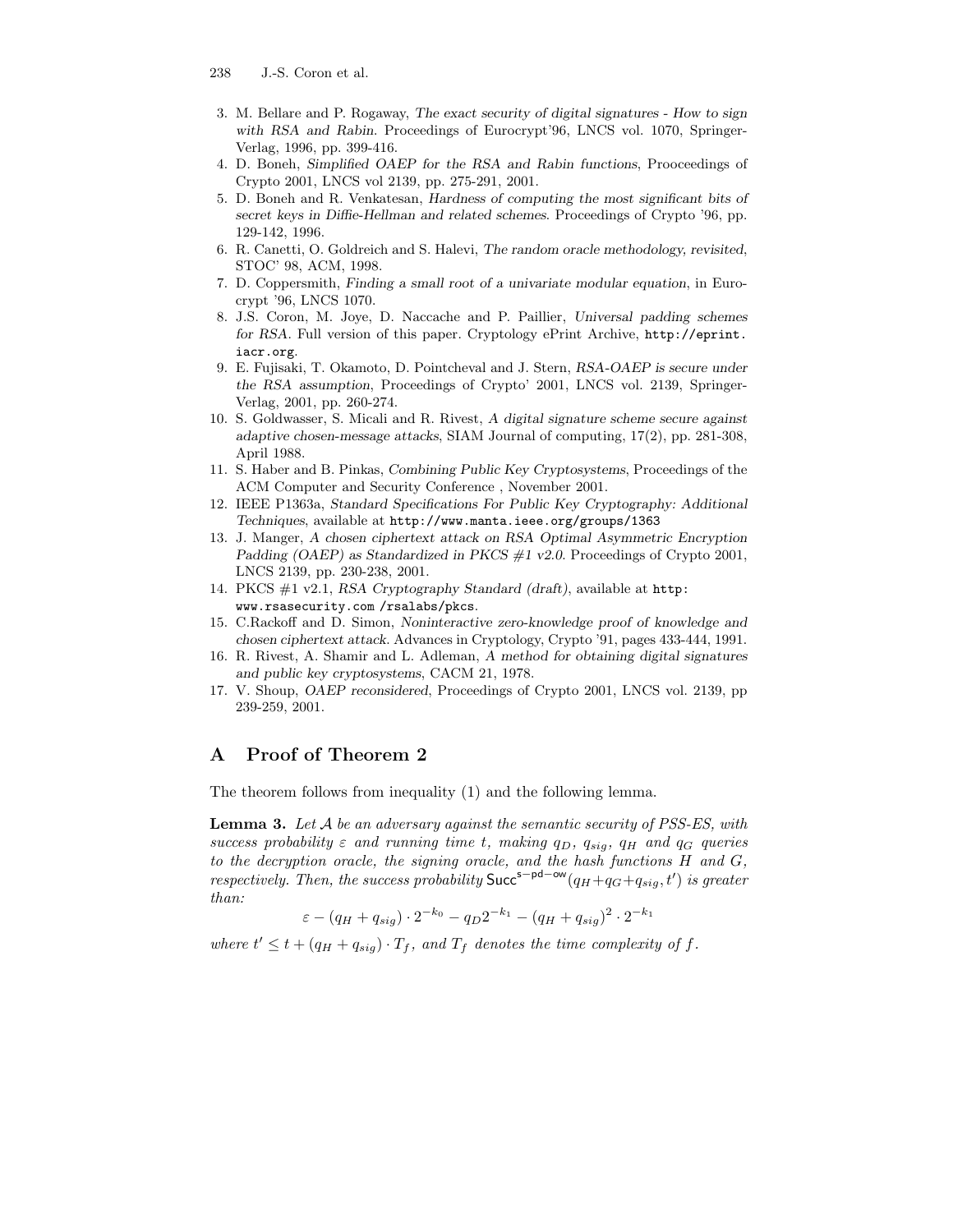Proof. The proof is very similar to the proof of lemma 1. The top-level description of the reduction  $\beta$  is the same and the simulation of the decryption oracle is the same. However, oracles  $H$  and  $G$  are simulated differently. Instead of simulating H and G so that  $\mu(M, r) = y$  is a random integer, we simulate H and G so that  $\mu(M,r) = f(x)$  for a known random x, which allows to answer the signature query for M.

### Simulation of oracles  $G$  and  $H$  and signing oracle:

When receiving the query  $M||r$  to H, we generate a random  $x \in \{0,1\}^k$ and compute  $y = f(x)$ . We denote  $y = \omega || s$ . If  $\omega$  never appeared before, we let  $G(\omega) = s \oplus (M||r)$  and return  $\omega$ , otherwise we abort.

When receiving a query  $\omega$  for G, if  $G(\omega)$  has already been defined, we return  $G(\omega)$ , otherwise we return a random  $(k - k_1)$ -bit integer.

When we receive a signature query for  $M$ , we generate a random  $k_0$ -bit integer r. If  $M||r$  was queried to H before, we know  $\omega$ , s, y and x such that:

$$
H(M||r) = \omega \text{ and } G(\omega) = s \oplus (M||r) \text{ and } y = f(x) = \omega||s
$$

so we return the corresponding signature x. If  $M||r$  was never queried before, we simulate an H-query for  $M||r$  as previously: we pick a random  $x \in \{0,1\}^k$ and compute  $y = f(x)$ . We denote  $y = \omega || s$ . If  $\omega$  never appeared before, we let  $H(M||r) = \omega$ ,  $G(\omega) = s \oplus (M||r)$  and return the signature x, otherwise we abort.

### Analysis:

As in lemma 1, we denote by AskG the event: " $\omega^*$  has been asked to  $G$ " and by AskH the event: "there exists M' such that  $M'||r^*$  has been queried to H"; we denote by DBad the event: "a valid ciphertext has been rejected by our simulation of the decryption oracle  $D^{\prime\prime}$ . Moreover, we denote by **SBad** the event: "the reduction aborts when answering an H-oracle query or a signature query". As previously, we have:

$$
\Pr[\mathsf{AskH} | \neg \mathsf{AskG}] \leq (q_H + q_{sig}) \cdot 2^{-k_0}
$$

and

$$
\Pr[\mathsf{DBad}] \le q_D \cdot 2^{-k_1}
$$

When answering an H-oracle query or a signature query, the integer  $\omega$  which is generated is uniformly distributed because  $f$  is a permutation. Moreover, at most  $q_H + q_{sig}$  values of  $\omega$  can appear during the reduction. Therefore the probability that the reduction aborts when answering an  $H$ -oracle query or a signature query is at most  $(q_H + q_{sig}) \cdot 2^{-k_1}$ , which gives:

$$
\Pr[\mathsf{SBad}] \leq (q_H + q_{sig})^2 \cdot 2^{-k_1}
$$

We denote by Bad the event:

$$
\mathsf{Bad} = \mathsf{AskG} \vee \mathsf{AskH} \vee \mathsf{DBad} \vee \mathsf{SBad}
$$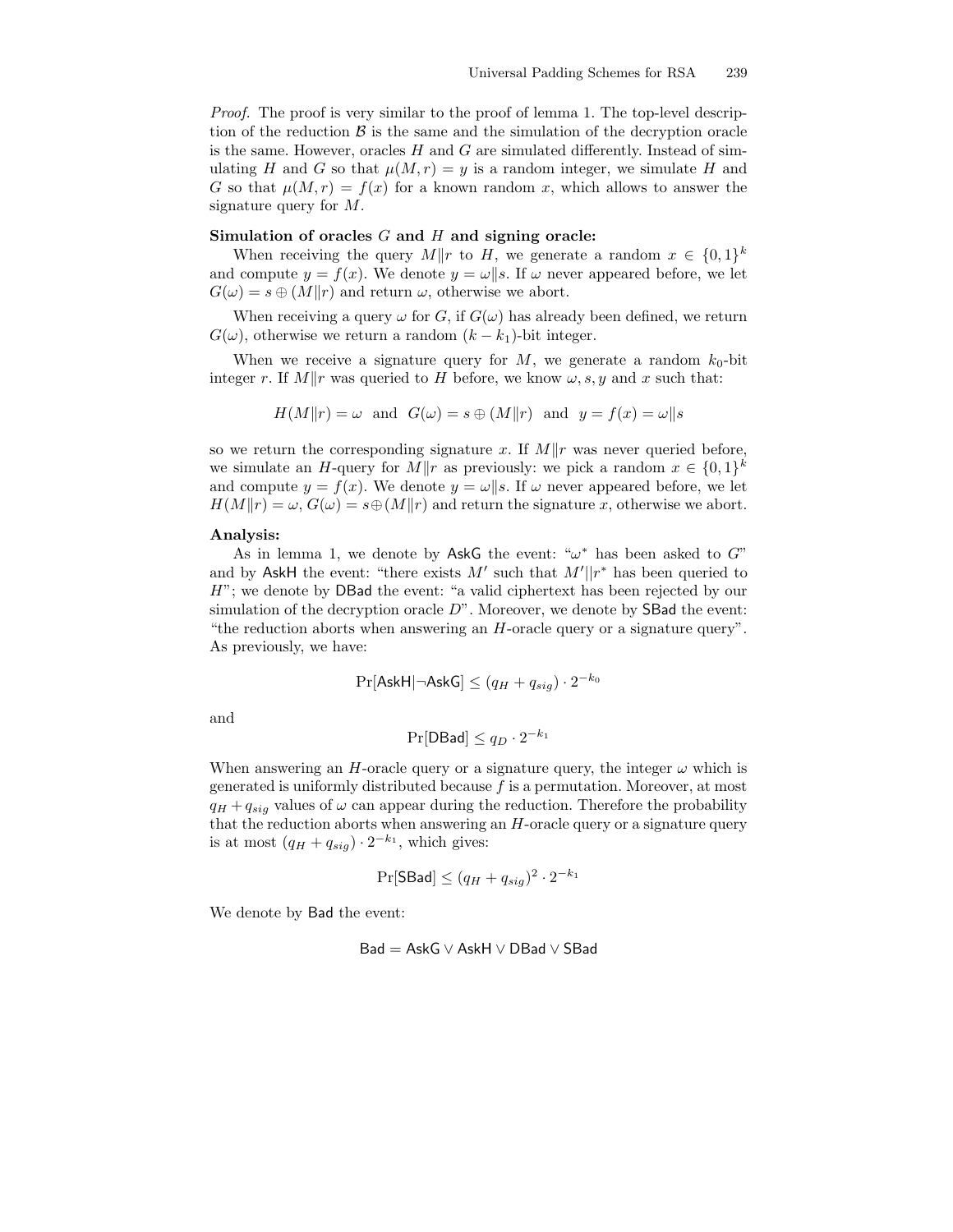Let S denote the event: "the adversary outputs the correct value for  $b$ , i.e.  $b = b$ ". Conditioned on  $\neg$ Bad, our simulation of oracles  $G, H, D$  and of the signing oracle are independent of  $b$ , and therefore the adversary's view is independent of  $b$ . This gives:

$$
\Pr[S|\neg \mathsf{Bad}] = \frac{1}{2} \tag{13}
$$

Moreover, conditioned on  $\neg$ Bad, the adversary's view is the same as when interacting with (perfect) random oracles, decryption oracle and signing oracle, which gives:

$$
\Pr[S \land \neg \mathsf{Bad}] \ge \frac{1}{2} + \frac{\varepsilon}{2} - \Pr[\mathsf{Bad}] \tag{14}
$$

which yields as in Lemma 1:

$$
\Pr[\mathsf{Bad}] \ge \varepsilon \tag{15}
$$

and eventually:

$$
\Pr[\mathsf{AskG}] \ge \varepsilon - (q_H + q_{sig}) \cdot 2^{-k_0} - q_D \cdot 2^{-k_1} - (q_H + q_{sig})^2 \cdot 2^{-k_1}
$$

### B Proof of Theorem 3

From A we construct an algorithm B, which receives as input c and outputs  $\eta$ such that  $c = f(\eta)$ .

#### Top-level description of the reduction  $\beta$ :

- 1. B is given a function f and  $c = f(\eta)$ , for a random integer  $\eta$ .
- 2. B selects uniformly at random an integer  $j \in [1, q_H]$ .

3.  $\beta$  runs  $\mathcal A$  with  $f$ . It simulates the decryption oracle, the signing oracle and random oracles H and G as described below. B maintains a counter i for the *i*-th query  $M_i || r_i$  to H. The oracles H and G are simulated in such a way that if  $i = j$  then  $\mu(M_i||r_i) = c$ .

4. B receives from A a forgery  $\sigma$ . Letting M and r be the corresponding message and random, if  $(M, r) = (M_i, r_j)$  then  $f(\sigma) = \mu(M_i || r_j) = c$  and  $\beta$ outputs  $\sigma$ .

#### Simulation of the oracles  $G, H, D$  and signing oracle:

When receiving the *i*-th query  $M_i || r_i$  to *H*, we distinguish two cases: if  $i \neq j$ , we generate a random  $x_i \in \{0,1\}^k$  and compute  $y_i = f(x_i)$ . If  $i = j$ , we let  $y_i = c$ . In both cases we denote  $y_i = \omega_i || s_i$ . If  $\omega_i$  never appeared before, we let  $G(\omega_i) = s_i \oplus (M_i || r_i)$  and return  $\omega_i$ , otherwise we abort.

When receiving a query  $\omega$  for G, if  $G(\omega)$  has already been defined, we return  $G(\omega)$ , otherwise we return a random  $(k - k_1)$ -bit integer.

When we receive a signature query for  $M$ , we generate a random  $k_0$ -bit integer r. If  $M||r$  was queried to H before, we have  $M||r = M_i||r_i$  for some i. If  $i \neq j$ , we have:

$$
H(M_i||r_i) = \omega_i, \quad G(\omega_i) = s_i \oplus (M_i||r_i) \text{ and } y_i = \omega_i||s_i = f(x_i)
$$